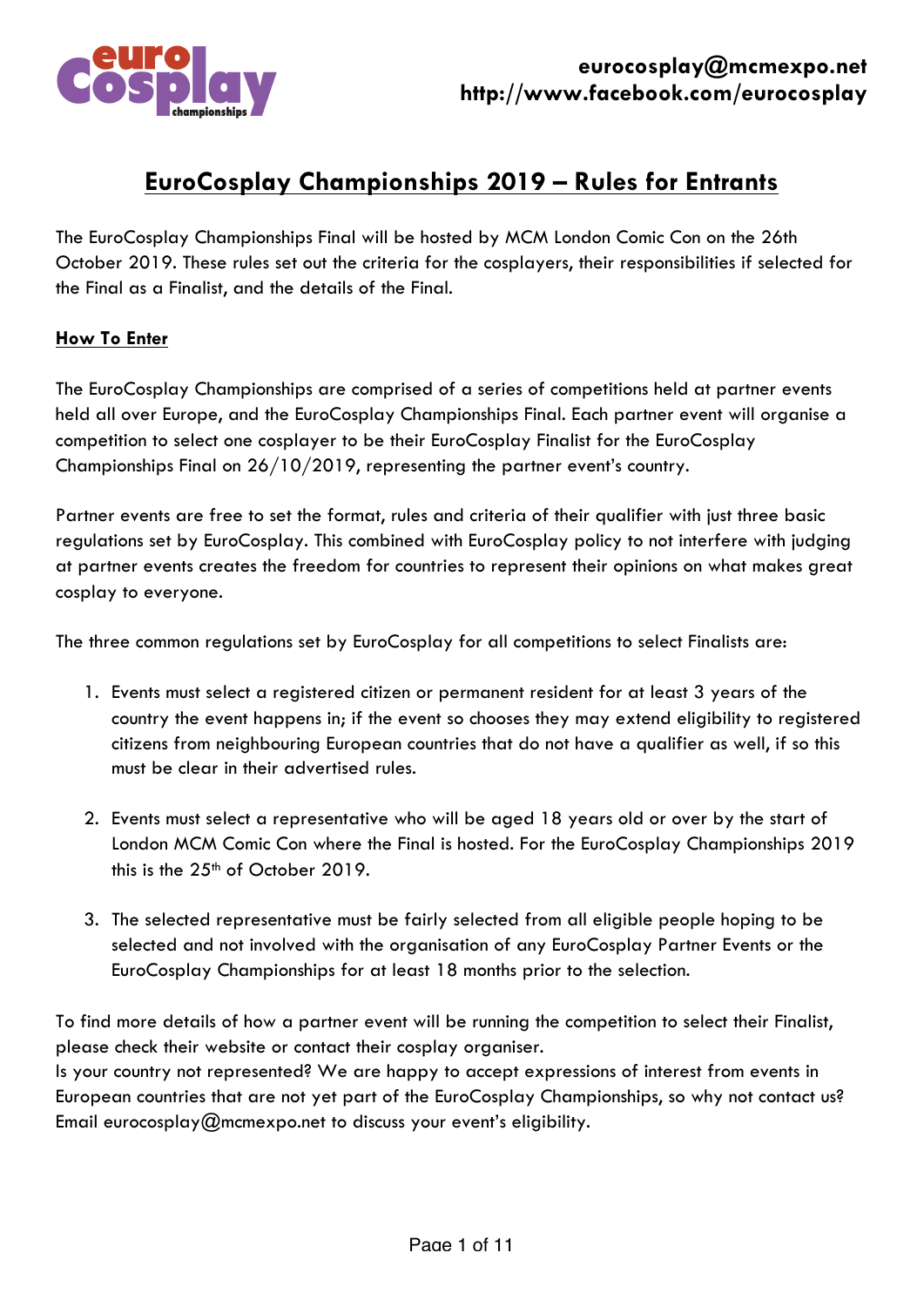

### **EuroCosplay Qualifier Prize**

Each cosplayer selected to represent their country in the EuroCosplay Championships Final will receive the following prize for qualifying:

- Return transport from the representative's point of departure (airport, Eurostar terminal, etc.) in their home country or current country of residence if within Europe to the London ExCel for one person. This will include fees for a single Visa application if relevant.
- An allowance is available to transport large costumes. This can be used for one additional luggage item on an aeroplane, to send items via the post or courier, or the hire of a van/driving where this is more cost effective.

The following restrictions apply:

- o Delivery and return of parcels are the responsibility of the EuroCosplay Finalist or Partner Event, EuroCosplay cannot assist in the delivery or return of parcels to the venue.
- o The maximum allowance will be calculated using quotations for shipping two parcels weighing 10 kilograms with a volume of  $0.5<sup>m3</sup>$  and no dimension equal to or greater than 1m from the country that the EuroCosplay Finalist is representing to the United Kingdom and back. Costs incurred over this allowance are to be met by the EuroCosplay Finalist or Partner Event.
- Accommodation in London for two nights stay for the finalist. For the EuroCosplay Championships 2018 the dates will be 25/10/2019 and 26/10/2019. Note that this booking will be for one double or twin room; no additional rooms or rooms for more than two adults will be provided.
- EuroCosplay VIP weekend passes to the October 2019 MCM London Comic Con for the qualifying finalist and one other person.
- Access to the EuroCosplay VIP rooms for the qualifying finalist and one other person.

#### **Obligations - EuroCosplay Finalists**

By accepting the EuroCosplay Qualifier prize, Finalists accept the following obligations:

- To attend the EuroCosplay Championships Final 2019 to be held at the MCM London Comic Con running from the 25th to the 27th October 2019.
	- o Arrival at London terminals should be before 14:00, Friday 25<sup>th</sup> October.
	- $\circ$  Attendance at a briefing early evening on Friday 25<sup>th</sup> October is mandatory.
- That they crafted the costume(s) used at the Partner Event for their selection and EuroCosplay Championships Final by themselves.
- Be able to provide evidence of nationality or residency to EuroCosplay if so required.
- Provide a photograph to EuroCosplay of their finished finals costume no later than Monday 21st of October 2019. The costume should be wearable and recognisable, with everything complete with an allowance made for minor finish and detail elements.
- Adhere to the MCM Costume, Weapons and Props Rules while attending the MCM London Comic Con. These can be found on the MCM London Comic Con website or requested by emailing cosplay@mcmexpo.net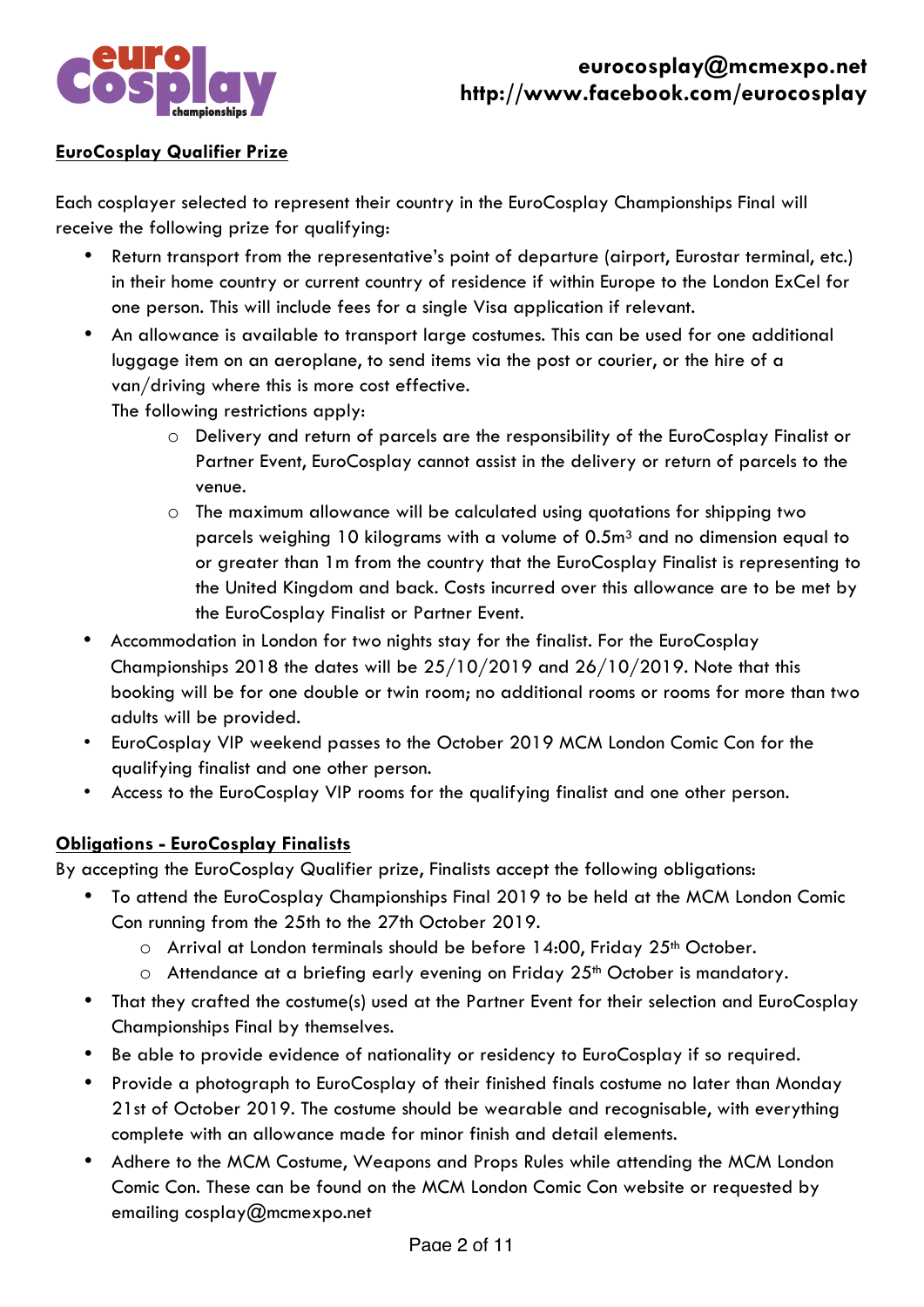

## **eurocosplay@mcmexpo.net http://www.facebook.com/eurocosplay**

- Accept the results of the EuroCosplay Championships Final and respect the judges' decisions, including any decisions made in good faith in respect of determining if a costumer is obscene, offensive or racist and therefore should be banned from the EuroCosplay Championships Final.
- Liaise with EuroCosplay and their Partner Event to ensure travel plans and costs are agreed in accordance with the deadlines communicated by EuroCosplay.
- Arrange their own travel insurance and/or European Health Insurance Card before travelling to the EuroCosplay Championships Final. It is the finalists' responsibility to cover this cost. EuroCosplay is not responsible for costs incurred due to failure to travel caused by airline, ferry, or train failure; or by lack of punctuality on the part of the EuroCosplay Finalist.
- Make themselves available on Saturday 26th October 2019 during the day for rehearsals, photography shoots, judging, interviews and sponsorship requests as required by EuroCosplay.
- Understand that and consent to EuroCosplay, Reedpop, MCM Expo Limited, EuroCosplay sponsors and Partner Events using their participation in the EuroCosplay Championships including footage and photographs taken during the event for merchandising, journalistic, promotional and advertising purposes.

### **Rules For The EuroCosplay Championships Final**

The EuroCosplay Championships Final will be held on the Saturday of the October 2019 MCM London Comic Con and will involve both costume judging and a stage-based presentation of the costume. It is recommended that participants put on some form of performance or display.

#### **1: Costume Eligibility**

- Costumes for the EuroCosplay Championships Final in October must be from an officially published or broadcast source. They may not be original designs, nor based on derivative works not endorsed by the copyright holders, nor blends of multiple characters including carrying props not associated with the character, nor human form interpretations of nonhuman characters or 'gijinka', nor characters or elements from bands, musicians and drag acts.
- Costumes cannot be obscene or offensive, including insensitive or unnecessary use of makeup, nor endorse any form of hate or any hate group.
- Finalists do not have to wear the costume that they qualified in for the EuroCosplay Championships Final; it is permitted to qualify in a costume at a partner event which is not eligible for the EuroCosplay Championships Final.
- Finalists must have made the costume they are using in the Final by themselves.
	- o All significant visible costume elements that can safely be made without assistance must have been constructed entirely by the competitor;
	- $\circ$  If it is impossible for a single person to make costume element, assistance for simple tasks such as holding things in place is acceptable;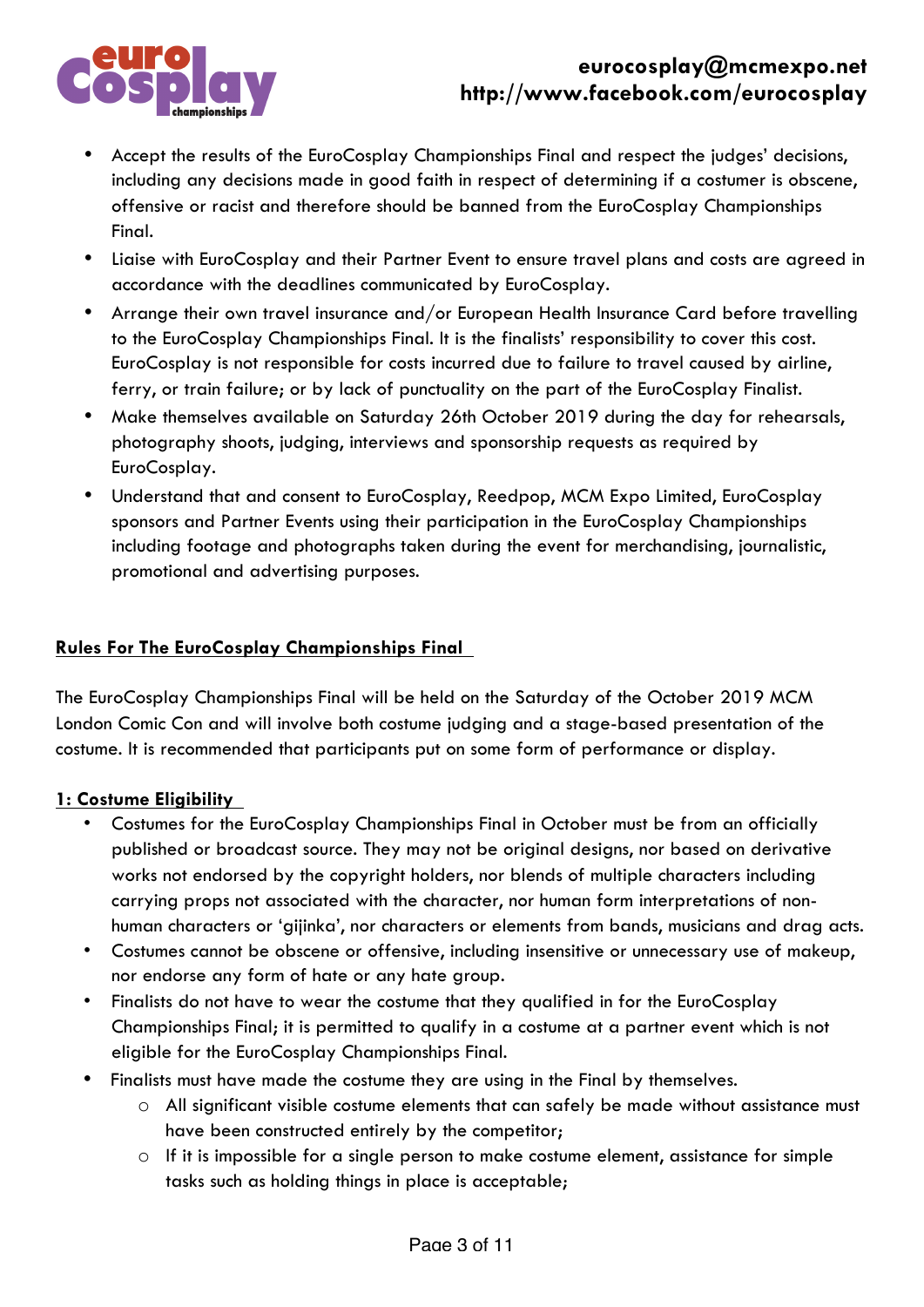

## **eurocosplay@mcmexpo.net http://www.facebook.com/eurocosplay**

- $\circ$  It is acceptable to use bought wigs shoes, and spectacles as long as they are not customised or commissioned. Any customisation such as styling a wig or modifying the shoes must be the sole work of the Finalist;
- o Instruction and planning advice is acceptable, as long as the practical construction of the costume is by the Finalist.
- The costume used for the EuroCosplay Championships Final must not have been used for any previous international cosplay or costume contest final.
- The costume should not exceed 3 metres in any one dimension, and the Finalist should be able to safely move in the costume on flat surfaces and on a small flight of stairs to get on to the stage.
- All Finalists must provide pictures from the source material of the costume as a reference for the official appearance of the character they are cosplaying.
- Construction or progress pictures are encouraged but not mandatory. These should be brought by the Finalist to their judging session; not supplied electronically.

## **2: Stage Presentation**

- Stage preparation should take no more than 30 seconds. Exceeding this will incur a penalty as described in Appendix A.
- Each Finalist will be on stage for a minimum of 1 minute and a maximum of 2 minutes. This does not include stage preparation time. Going outside of these bounds will incur a penalty as described in Appendix A.
- Performances must be suitable for a family audience. No profanity is allowed on stage, including messages on signs or clothes.
- Each Finalist is allowed one assistant that is not part of the EuroCosplay staff. The assistant should be dressed all in black and may NOT perform directly in person in any way. The assistant may help prepare the stage, operate props including radio control of items and simple puppetry or pass items to the cosplayer. Any other assistants required to prepare the stage will be provided by EuroCosplay.
- Finalists must provide their own music and any pre-recorded dialogue; Finalists are invited to discuss any further requirements or requests at the earliest opportunity. Videos will not be accepted; the main screen is not available for video footage during the Final.
- Unlike crafting the costume, there are no restrictions on receiving assistance with planning the stage presentation. This includes for example script writing and sound recording.
- Energetic performances involving e.g. running or martial arts displays will require further assurance regarding the skills of the performers, and we reserve the right to interrupt performances for safety reasons.
- Replica weapons and props for use on stage are unrestricted, any blades should be blunt and in the case of projectile weapons e.g. guns shown to be empty. Anything illegal to bring into the UK is forbidden.
- As a costume focused contest, it is important that the audience can clearly view the costume when on stage. Lighting requests from Finalist must not require more than 15 seconds of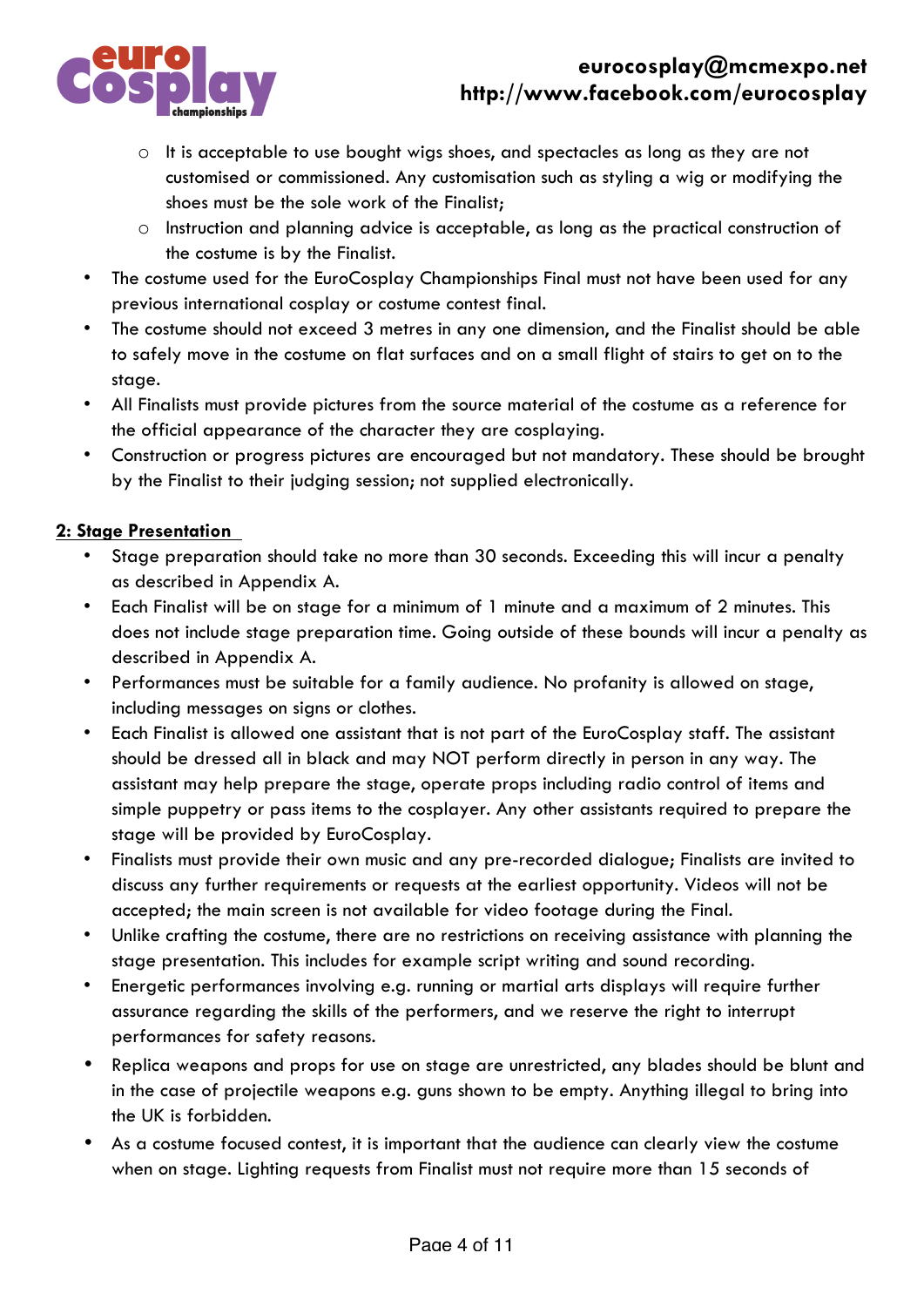

darkness or dim lighting. This does not include wanting the stage to be dark at the start or end of the Finalist's stage appearance.

- The safety of the audience, staff, and other participants must not be compromised. This means that pyrotechnics, fireworks or any other methods of creating or causing a naked flame or explosion are forbidden; anything that may make the stage slippery or sticky that cannot be quickly removed is similarly banned.
- Any item that would not typically be carried or worn by the character that the Finalist is portraying is categorised as stage dressing. The following applies to stage dressing:
	- o Stage dressing does not have to be made by the Finalist; their construction and accuracy is not judged except in the circumstances below.
	- o If a Finalist has no handheld prop as part of their costume, then they may choose a single item of stage dressing to be judged if they have made said item themselves.
	- o Any item of stage dressing must be easily manageable by a single person in terms of the item's size and weight, except for backdrops which must be easily manageable by no more than two people.

## **3: Judging**

- Costume judging will take place before the stage presentation and assesses the accuracy of the costume against provided source images and the quality and complexity of the construction.
- It is the responsibility of the Finalist to be present for judging at the time decided by the EuroCosplay organisers. Failure to do so may lead to a penalty to the Finalist's score or exclusion from the judging.
- The stage presentation will be assessed by the judges considering stage presence, nature of the presentation, the ability to take on the role of the character, and level of entertainment or engagement. This is further detailed in Appendix A.
- The weighting for each of the judging criteria is as follows:
	- Accuracy & Ambition 40%
	- Construction 40%
	- Performance 20%
- The judges' decisions are final and no further negotiation is permitted. There is no obligation on EuroCosplay or the judges to provide feedback.

## **4: General**

- All representatives and their guests are expected to behave with good conduct and respect each other and the judges.
- In the event that alternative language versions of this document are provided, the English version is the official version and takes precedence.
- If a Finalist is found to have broken any of the rules in this document, their official placing in the competition may be revoked which may include removal or cancellation of prizes when applicable; they may also be banned from future EuroCosplay Championships.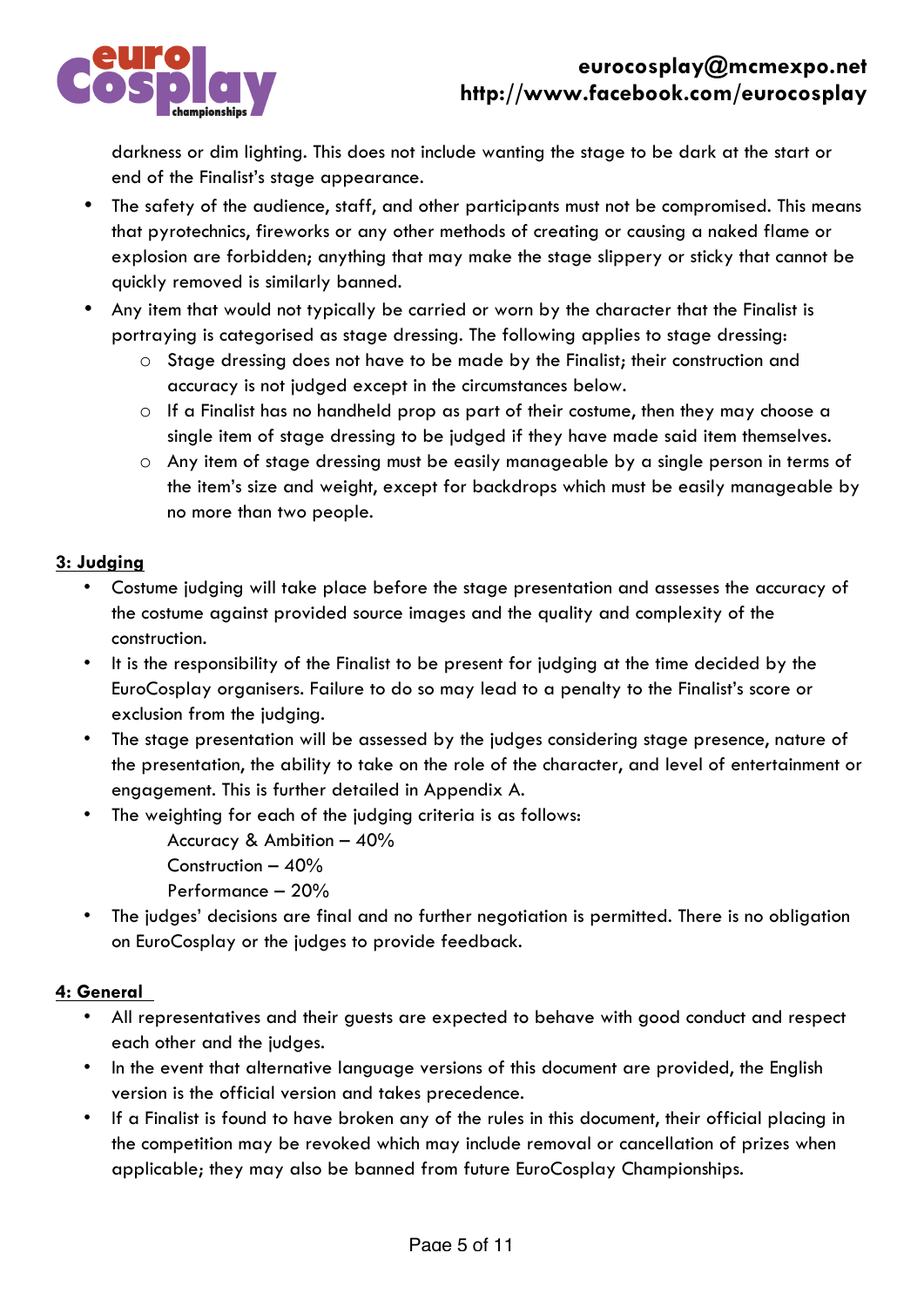

- **MCM Comic Con events have a ZERO TOLERANCE POLICY for harassment of any kind, including but not limited to:**
	- o Stalking
	- o Intimidation
	- o offensive verbal comments
	- o physical assault and/or battery
	- o harassing or non-consensual photography or recording
	- o inappropriate physical contact; or
	- o unwelcome physical attention.
	- in relation to, but not limited to:
		- o race
		- o colour
		- o national origin
		- o gender
		- o gender identity
		- o gender presentation
		- o sexual orientation
		- o age
		- o body size
		- o disability
		- o appearance
		- o religion
		- o citizenship; or
		- o pregnancy.

If a person engages in any harassing or offensive behavior as outlined above, MCM Comic Con Staff will take prompt action in any form they deem appropriate, including expulsion from MCM Comic Con and/or the EuroCosplay Championships Final 2019.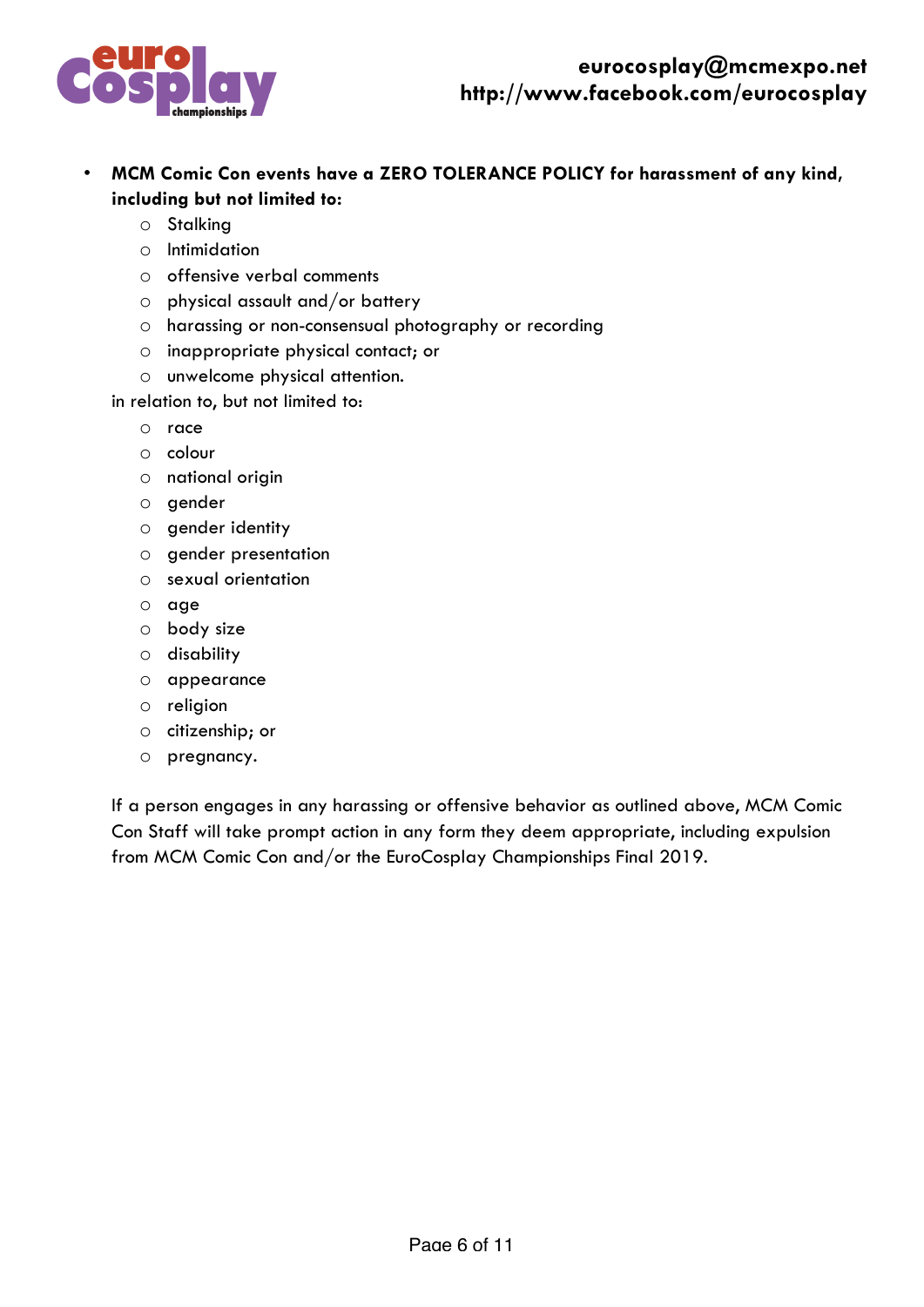

## **APPENDIX A Detailed Description of Judging Criteria**

The EuroCosplay Championships are judged by three non-European judges who interview and closely assess the finalists' costumes against the criteria of 'Construction' and 'Accuracy' in addition to assessing how the finalists display their costume on stage.

This document is to provide greater guidance to the judges of what is expected in their marking as well as greater clarity to finalists, event organisers, and of course our audience as to the mechanics and thought processes behind the judging.

The assessment of finalists is as follows:

- Costume judging will take place before the stage presentation and assesses the accuracy of the costume against provided source images and the quality and complexity of the construction.
- The stage presentation will be assessed by the judges considering stage presence, nature of the presentation, the ability to take on the role of the character, and level of entertainment or engagement.
- The weighting for each of the judging criteria is as follows:
	- o Accuracy & Ambition 40%
	- $\circ$  Construction 40%
	- $\circ$  Performance 20%

This document examines these three areas including standards for scoring bands and how the different elements of each of those three scores may interact.

Note that the weighting among the elements of those three scores is left to the discretion of the judges on a costume by costume basis in recognition of the wide variety of costumes possible, and that the elements are not intended to be exhaustive in recognition of the judge's knowledge and experience.

Note that ultimately EuroCosplay, EuroCosplay Partner events, and EuroCosplay Finalists must respect the judges' decision, the judges' interpretation of the rules and guidance and the judges' assessment of the costume and use of stage time.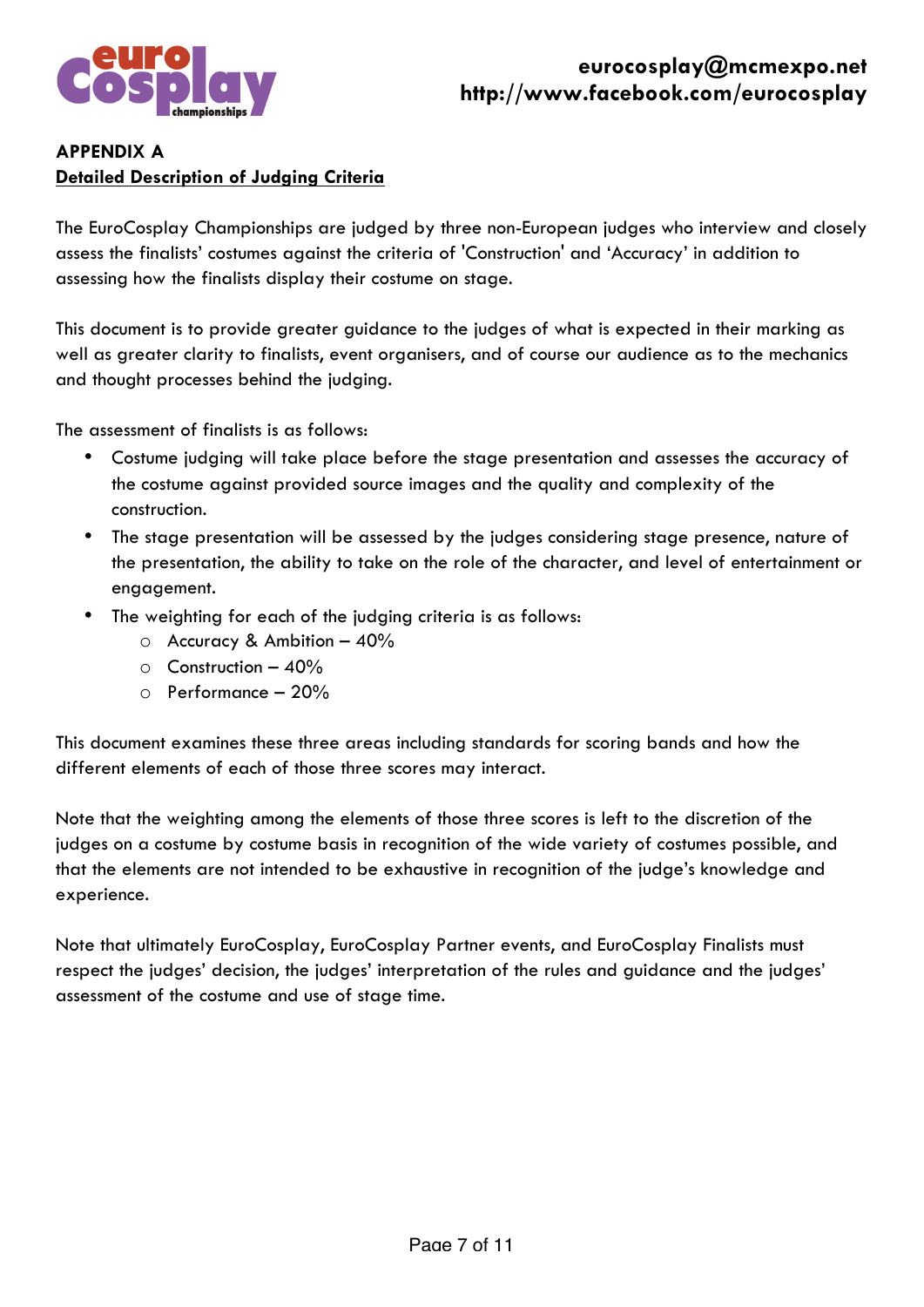

### **Accuracy & Ambition**

The accuracy score is an assessment of how closely the costume matches the source material and the ambition or complexity of the design. It is the responsibility of the EuroCosplay Finalist to provide high quality reference images which clearly depict as much of the costume as possible, at a suitable resolution that detail is clearly visible.

The following table has suggested considerations for judges when assessing scores for this category:

| <b>Score</b> | <b>Detailing</b>                                                                                                                                                 | <b>Proportions</b>                                                                                                                                  | <b>Colours &amp; Texture</b>                                                                             |
|--------------|------------------------------------------------------------------------------------------------------------------------------------------------------------------|-----------------------------------------------------------------------------------------------------------------------------------------------------|----------------------------------------------------------------------------------------------------------|
| $1 - 5$      | Costume is lacking<br>noticeable costume elements<br>such as gloves, hats, jackets,<br>etc. OR the costume is so<br>simple that little detail is<br>needed.      | The costume is awkward<br>with sections heavily<br>overlapping or too far<br>apart.                                                                 | Colours and type of surface<br>do not match the reference.                                               |
| $6 - 10$     | Costume includes all<br>elements but detail is visibly<br>different even at a distance<br>OR the detail lacks variety<br>or is unchallenging.                    | Costume is a cohesive whole<br>but the ratios of most of the<br>parts are far from those in<br>the reference.                                       | Colours are an<br>approximate match and the<br>texture appears to be a<br>good match from a<br>distance. |
| $11 - 15$    | Costume includes all<br>elements but detail is<br>somewhat different when<br>close, with due<br>consideration given to the<br>ambition of the costume<br>choice. | All major parts of the<br>costume are well<br>proportioned with regards<br>to each other and the<br>reference but designs and<br>detailing are not. | Colours are a good match<br>and the textures meet<br>expectations when closely<br>inspected.             |
| $16-19$      | Costume includes all<br>elements and is well<br>detailed and an ambitious<br>costume to have created.                                                            | The scaling of all major<br>parts of the costume are<br>perfect, and the designs<br>and detailing are also a<br>good reflection of the<br>source.   | Colours are an excellent<br>match and textures are<br>good choices considering<br>the source material.   |
| 20           | Costume is immaculately<br>detailed and is a daunting<br>costume to have created.                                                                                | The scaling of all parts and<br>detail of the costume are<br>precise and correct.                                                                   | Colours and textures are a<br>perfect match.                                                             |

Each judge will provide an Accuracy score out of 20 with due consideration to each element above; Accuracy has a weighting of 40% for the final score.

EuroCosplay Finalists are expected to make use of makeup and shaping for their costumes where appropriate, but it is not a modelling contest. The spirit of the competition allows people to choose who or what they want to portray without penalty, according to their cosplay skills.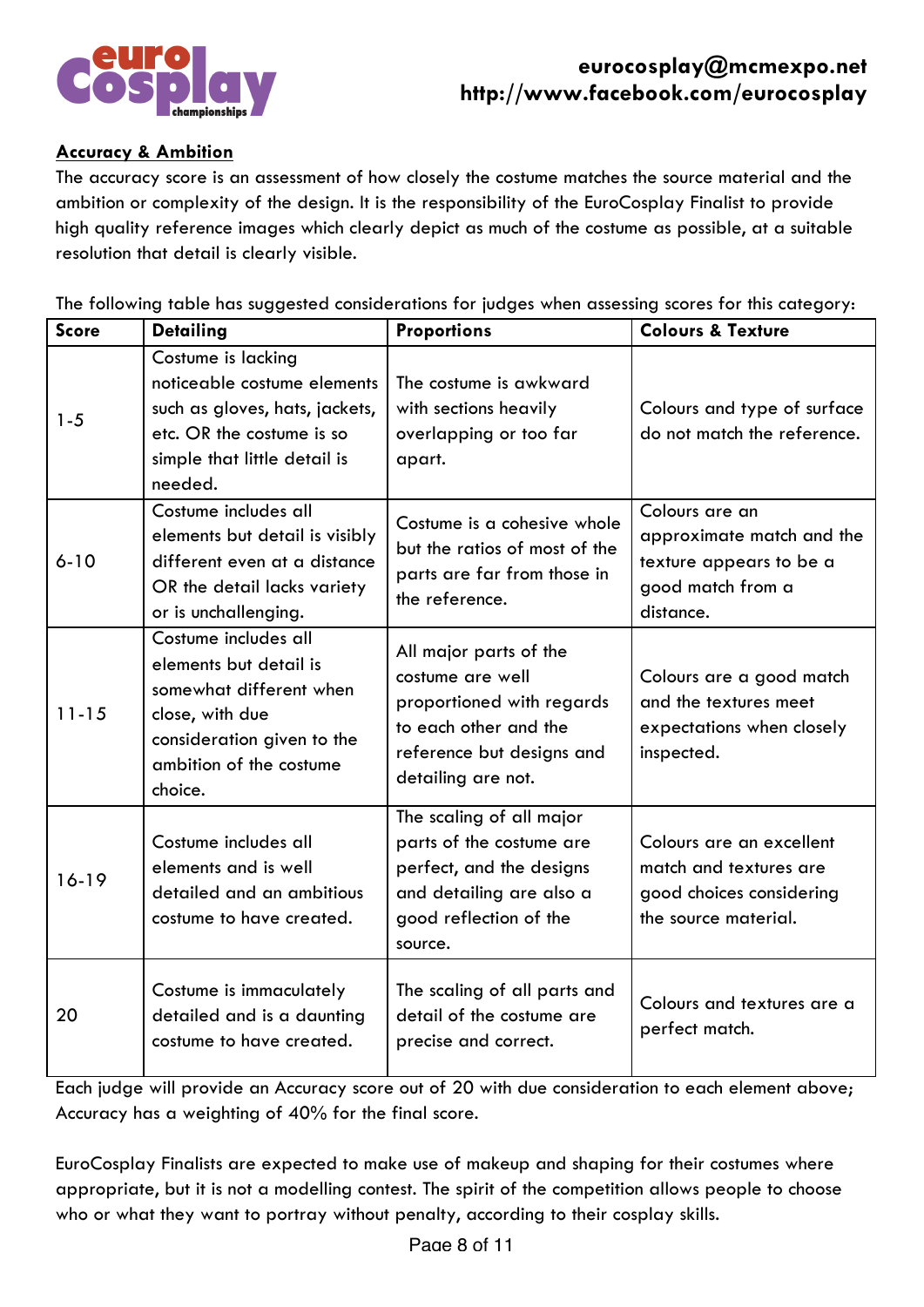

#### **Construction**

The construction score reflects how well made the costume is. The variety and difficulty of the techniques used to craft the costume and the mastery of those skills thereof is key to this score. It is also important that the costume can withstand being worn and moved around in- this is not to say it cannot be delicate.

Note that deliberate weathering and distressing is itself a technique and should not be considered as 'wear and tear' when evaluating the robustness of the costume unless it has adversely affected the costume's integrity beyond the judges' expectations.

The following table has suggested considerations for judges when assessing scores for this category:

| <b>Score</b> | Variety                                                                                                                             | <b>Difficulty</b>                                                                 | Robustness*                                                                                              |
|--------------|-------------------------------------------------------------------------------------------------------------------------------------|-----------------------------------------------------------------------------------|----------------------------------------------------------------------------------------------------------|
| $1 - 5$      | The costume showcases few<br>different techniques, at a<br>normal level of mastery.                                                 | The techniques used are<br>basic.                                                 | The costume is falling apart<br>in places, or has excessive<br>signs of wear and tear.                   |
| $6 - 10$     | The costume showcases a<br>fair number of techniques at<br>a normal level of mastery.                                               | There are a couple of more<br>difficult techniques used.                          | The costume has pieces<br>prone to coming loose when<br>moving and shows some<br>signs of wear and tear. |
| $11 - 15$    | The costume showcases a<br>fair number of techniques at<br>a good level of mastery.                                                 | There are a good number<br>of more difficult techniques<br>used.                  | The costume shows few signs<br>of wear and tear and can<br>be moved in confidently.                      |
| $16-19$      | The costume showcases a<br>fair number of techniques<br>perfectly, or a huge number<br>of techniques at a good<br>level of mastery. | A good number of<br>advanced techniques have<br>been used.                        | The costume shows<br>negligible signs of wear<br>and tear and can be moved<br>in confidently.            |
| 20           | The costume showcases a<br>huge number of techniques<br>perfectly.                                                                  | The techniques used to<br>construct the costume are<br>mystifying to a layperson. | The costume is resistant to<br>wear and tear and can be<br>moved in confidently.                         |

Each judge will provide a Construction score out of 20 with due consideration to each element above; Construction has a weighting of 40% for the final score.

\*It is recommended that judges give lesser weight to this element under most circumstances, and also consider the stresses that are involved with transporting the costume to the Final.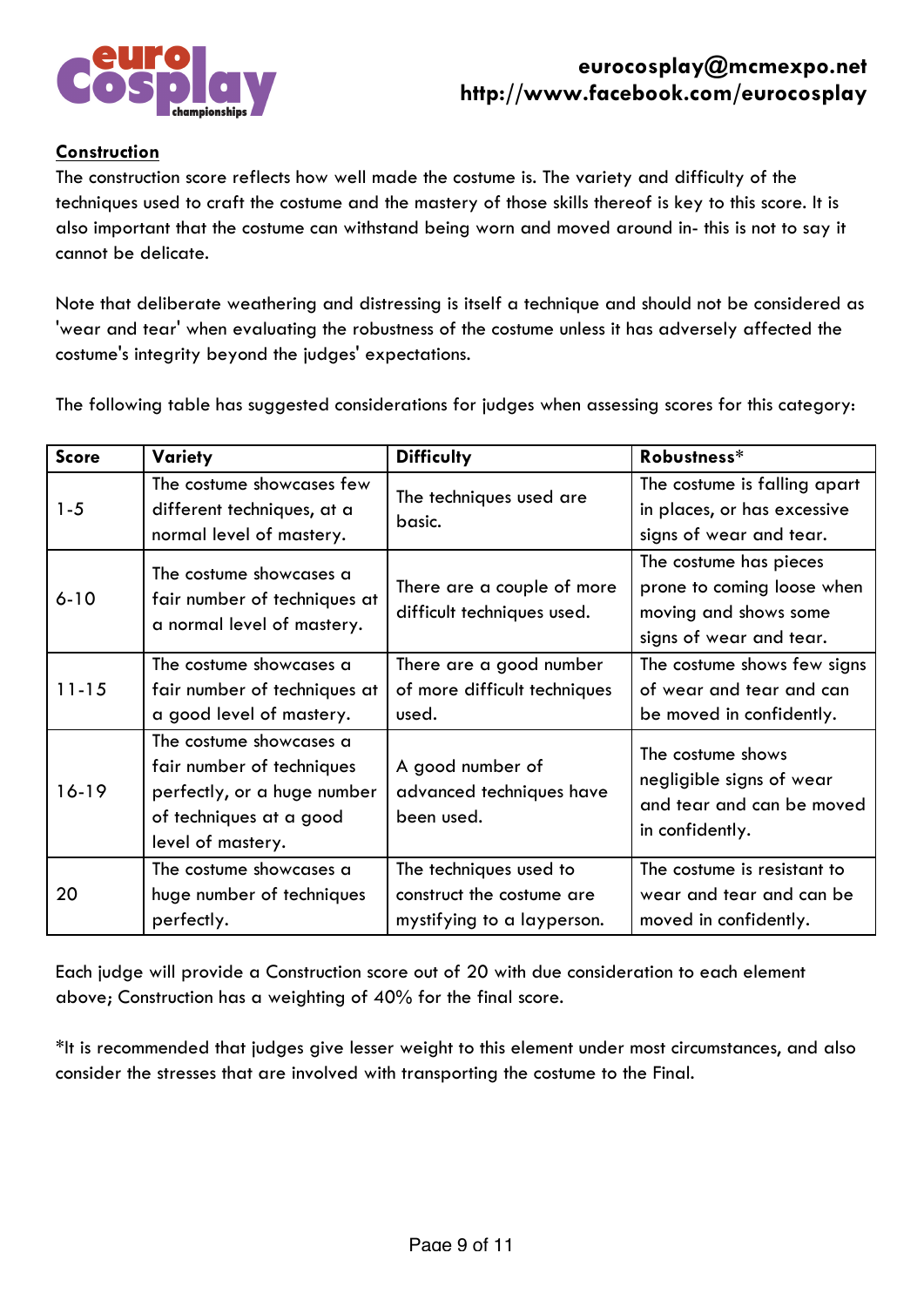

#### **Performance**

Performance is the most intangible measure and the one most affected by personal opinion or taste. It is a measure of how well a character's essence is captured on stage for a dramatic performance; how amusing it is in the case of comedy or parody performances; or the level of skill demonstrated for talent based performances. Overall a good performance should entertain the audience regardless of the style of the performance and without complete reliance on audience knowledge of the source material.

The following table has suggested considerations for judges when assessing scores for this category:

| Score   | <b>Entertainment value</b>                                                                                                                                                                                                                                                                                   | Showcasing*                                                                                                                                                                                                                |
|---------|--------------------------------------------------------------------------------------------------------------------------------------------------------------------------------------------------------------------------------------------------------------------------------------------------------------|----------------------------------------------------------------------------------------------------------------------------------------------------------------------------------------------------------------------------|
| $1 - 3$ | The performance is flat and lacks<br>characterisation OR fails to be humorous OR<br>there are numerous mistakes in the talent<br>demonstration. Overall, it is not entertaining.                                                                                                                             | Poor use of the stage and a lack of<br>motion means that the audience had a<br>limited view of the costume.                                                                                                                |
| $4 - 6$ | The performance is appropriate for the<br>character but is plain OR the humour is very hit<br>and miss OR the talent demonstrated is simple.<br>Overall, it entertains but is not memorable.                                                                                                                 | Adequate use of the stage and some<br>motion means that the audience had an<br>adequate view of the costume.                                                                                                               |
| $7 - 9$ | The performance has flair and/or brings the<br>character to life OR manages genuine and<br>well delivered humour OR the talent is<br>impressive and demonstrated well. It may have<br>managed to achieve more than one of these<br>considerations.<br>Overall, the performance is solid and<br>entertaining. | Good use of the stage and motion<br>means that the audience had a good<br>view of the costume. There may have<br>been performance choices designed to<br>deliberately showcase certain costume<br>elements.                |
| 10      | The performance is excellent and memorable,<br>superbly delivering a dramatic, humorous, or<br>skilled performance or a good combination of<br>these styles.<br>Overall, the performance is very good,<br>memorable and entertaining.                                                                        | Excellent use of the stage and good<br>movements means that the audience<br>were able to fully appreciate the<br>costume. There were performance<br>choices designed to deliberately<br>showcase certain costume elements. |

Each judge will provide a Performance score out of 10 with due consideration to each element above; Performance has a weighting of 20% for the final score.

\*The Entertainment value is the dominant consideration for performances, and it is recommended that judges give lesser weight to the Showcasing element under most circumstances.